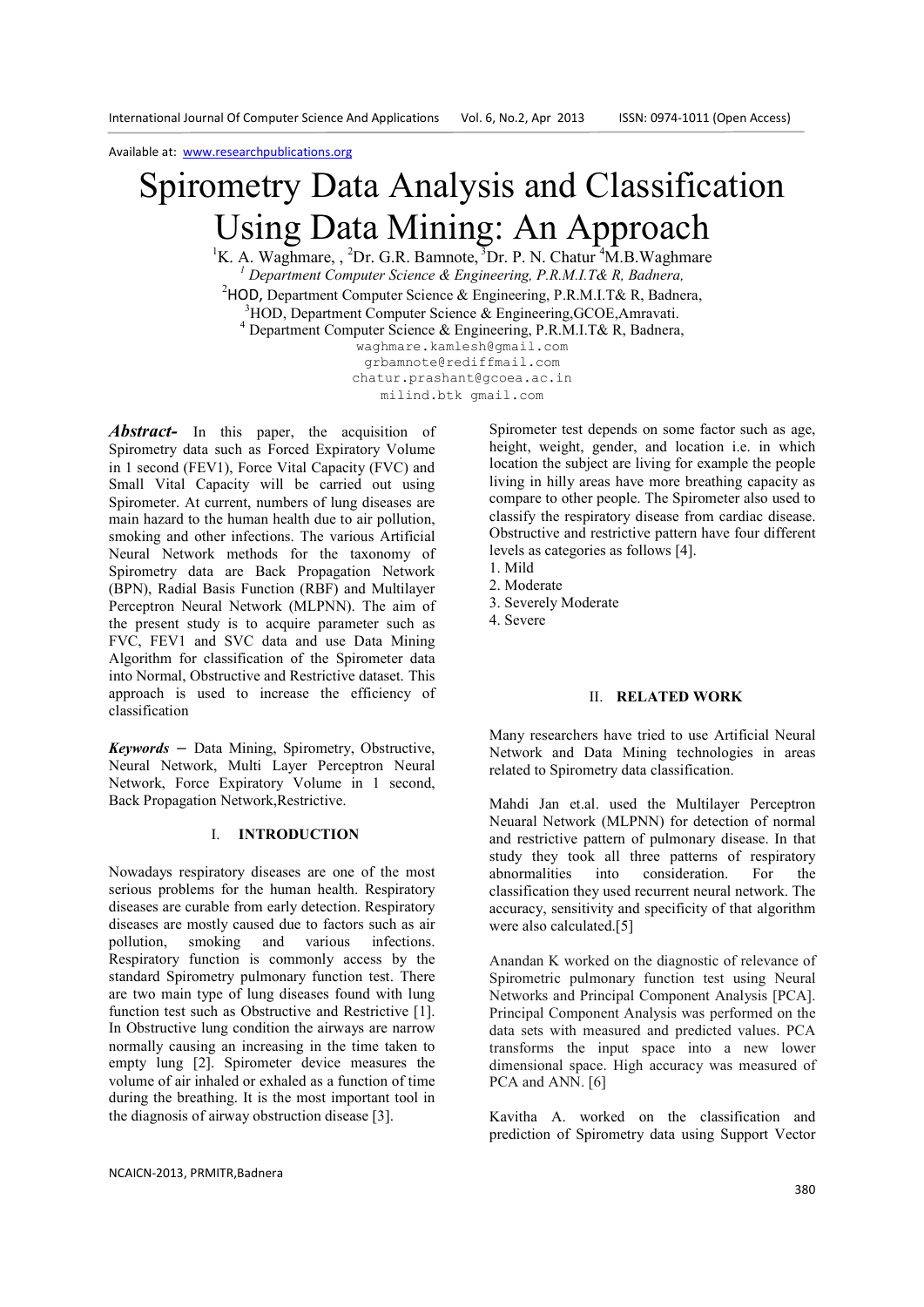Available at: www.researchpublications.org

Regression Algorithm. In this, they classify Spirometry data into normal and abnormal using Regression Algorithm and accuracy was measured. [7]

Chatur P.N. used ANOVA technique and SPline function for the classification of Spirometry data. In this study they used Spirometry is in the form of graphs i.e., flow-volume loop and volume-time curve for increase the efficiency of algorithm. [8]

# III. **PROPOSED METHODOLOGY**

This work is completely designed in four different stages as shown in the fig. below:



The four main stages of the project are as follows:

- 1. Data Collection.
- 2. Data Preprocessing.
- 3. Knowledge Discovery.
- 4. Data Mining Technique.

# *A.Data Collection*

The most important part while implementing any data related project is collection of proper data for the analysis using any technique for (e.g. Data Mining).Thus, In this work acquire spirometry data from Spirometer device for classification.

## *B. Data Preprocessing*

An important step in the data mining process is data preprocessing. One of the challenges that face the knowledge discovery process in climate data is poor data quality. For this reason we try to prepare our data carefully to obtain accurate and correct results.

### *C. Knowledge discovery*

For knowledge extraction various data mining techniques are available such as Outlier Analysis, Clustering, Prediction and Classification and Association Rules. In this work, use Classification technique of data mining for our purpose, because Classification has been utilized to predict patient lung condition.

## *D. Data Mining Technique*

Technologies have been elaborated over the last few years, producing a huge amount of data. This huge raw data is difficult to analyze and understand. In this study, clustering aim to improve the understanding of Spirometry data.[9]

In this work k-means clustering algorithm will be use for classification. Using  $k=6$ . K-means algorithm is the most popular clustering tool used in scientific and medical applications. The name comes from representing each of k clusters by the mean (or weighted average) of its points, the so-called centroid. The centroid of a cluster is a point whose coordinates are the mean of the coordinates of all the points in the clusters. Prediction is the most used data mining task in the field of meteorology. Data mining techniques provides with a level of confidence about the predicted solutions in terms of the consistency of prediction and in terms of the frequency of correct predictions. [10][11]